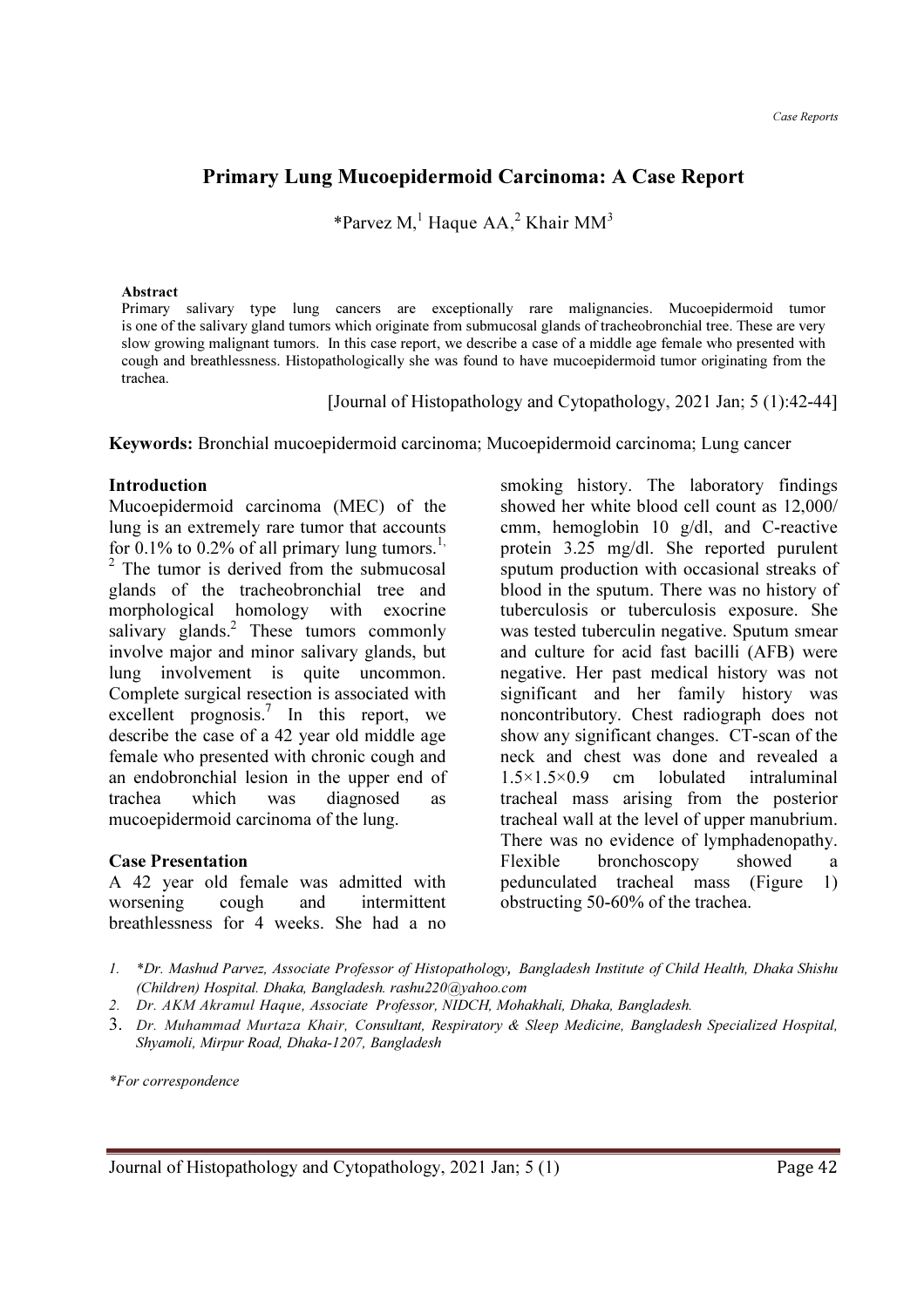Endobronchial biopsy showed (Figure 2) malignant epithelial neoplasm infiltrating the fibrous hyaline stroma. The neoplasm is composed of glandular structures lined by mucous secreting cells with interspersed stroma which has squamoid and clear cells with minimal mitosis which is consistent with the diagnosis of low grade primary salivary type lung cancer: mucoepidermoid carcinoma.



Figure 1. A 1.5×1.5×0.9 cm exophytic, pedunculated luminal mass with intact mucosa obstructing the trachea visualized during bronchoscopy.



Figure 2. High power view (H & E): Multiple glandular structures lined by mucin producing cells in the background of stroma mixed with intermediate and clear cells consistent with mucoepidermoid carcinoma.

# Discussion

Pulmonary mucoepidermoid tumor affects both males and females equally.<sup>1</sup> The median age of presentation is  $40$  years.<sup>1,2</sup> They commonly present with cough, dyspnea, hemoptysis, wheezing and pneumonia. $1,2$ 

Most salivary-type lung cancers present as a mass in the trachea, carina or in a main stem bronchi and occasionally as a peripheral nodule. $3,4$  In contrast to adenoid cystic lesions, mucoepidermoid tumors involve lobar and main stem bronchi more commonly than trachea and cause post-obstructive pneumonia and atelectasis.<sup>4</sup> The diagnosis is often delayed for more than a year due to slow growth, non-specific clinical presentations and subtle findings on image studies.<sup>4,5</sup> Chest radiographs are rarely helpful.<sup>5</sup> Axial CT typically shows nonspherical, smooth lobulated polypoidal mass associated with dilated distal bronchi, mucoid impaction and distal atelectasis. $5$  $\Delta$  + bronchoscopy, mucoepidermoid carcinomas of the trachea appear as pink, polypoid masses that can be confused with a carcinoid tumor and adenoid cystic carcinoma.<sup>5</sup> The diagnosis is made by histopathological analysis of the biopsy specimen which typically shows variable proportions of mucus-secreting cells, squamous cells, intermediate cells and intercellular bridges.<sup>6</sup> On the basis of pathological findings mucoepidemoid tumors can be categorized into low grade and high grade tumors.<sup>6</sup>

Journal of Histopathology and Cytopathology, 2021 Jan; 5 (1) Page 43